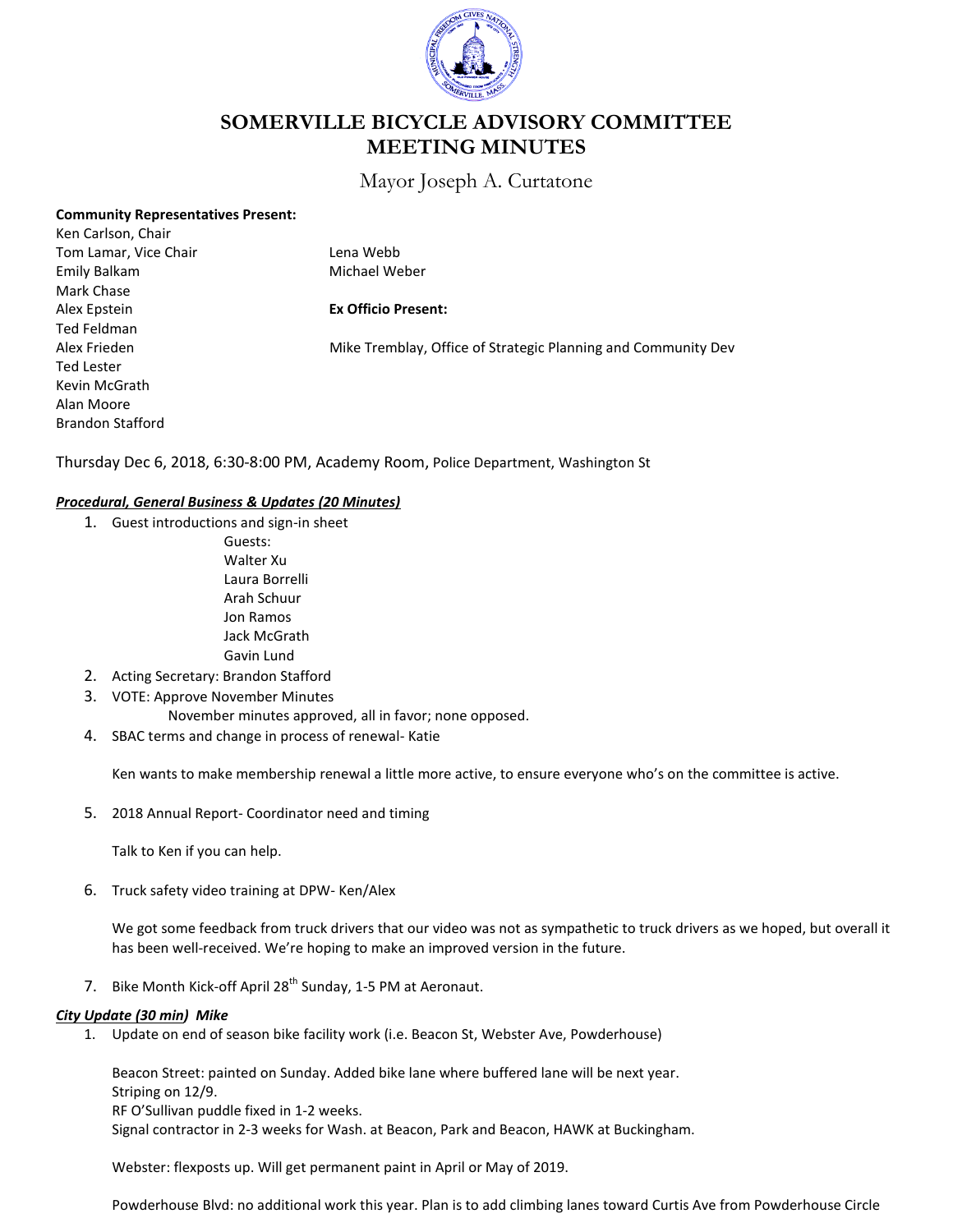and North Street. Door zone bike lane from North to Curtis. Door zone bike lane from Circle to Curtis. Will get painted no earlier than June 1.

There is interest in the Committee to make a better bike facility than what the City is planning and there are several designs being discussed. We have to work hard over the winter to line up support. Mark Chase suggests we want neighborhood support by April 1 for traffic commission in May. We also need to leave time for the City to find an Engineer Firm to review and stamp.

2. White Street

No completion yet. Alderman Niedergang has volunteered to talk to Somerville residents on White Street.

3. Bike Count Data

There is a general trend of more bikes and peds. More data coming soon.

4. Park St- what needs to be done for Spring implementation

Mike will check that Traffic Commission has approved parking removals; hope to get started in first quarter of striping season.

5. Update on Vision Zero Committee progress

Meeting twice monthly. Enid Kumin, Jim Gallagher, Alex Epstein on commission. Draft action items are 90% done. An early draft will be available some time in January.

Vinal Ave flex post trial: reduced median speed by 7 mph. Will probably do some more spots next year.

## *Encouragement (10 min)*

1. Winter Biking Clinic recap- Laura

13 visitors plus 9 presenters and helpers. Ran for 1.5 hours.

2. Lights- Laura

Next week, Tuesday 11<sup>th</sup> and Wednesday the 12<sup>th</sup>, and then the following Wednesday, December 19<sup>th</sup>, will give out lights. Need screwdrivers. Will be cold. Sign up. Kevin McGrath volunteers to help get more lights.

- 3. Tufts Bronze Award and better connections with Tufts
- 4. Illuminations Ride

Go on it. Want a connection to Diesel so they can give us hot drinks afterwards.

#### *2018 in Review (30 min) Ken*

1. SBAC 2018 Achievements

We did well at continuing community engagement.

We didn't do much in expanding partnerships.

Strengthened connections to SPD, Somerville Bike Kitchen.

2. Missed opportunities/disappointments

Follow-through on already-planned projects was bad, with the exception of Webster.

"What Could We Do Better" from Ken's slides are included below; full slides should be available on Box.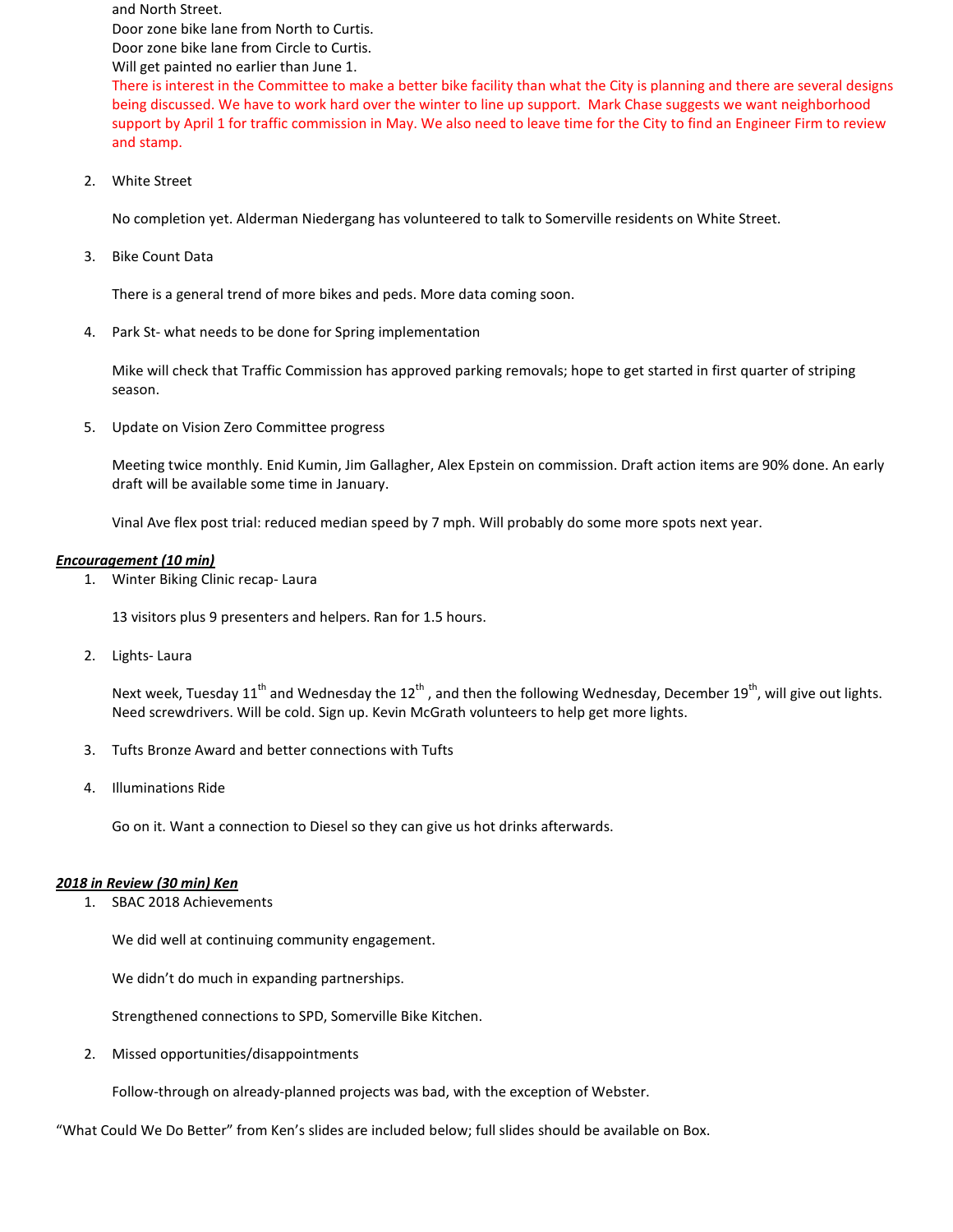| What Could We Do Better?                                                                                    |       |  |
|-------------------------------------------------------------------------------------------------------------|-------|--|
|                                                                                                             | Votes |  |
| Membership and Meeting related                                                                              |       |  |
| Increase membership Diversity and Inclusion Efforts<br>(Use SBC Newsletter and community Groups to Recruit) | 6     |  |
| Better Participation from Members                                                                           | 1     |  |
| More Attendance and interaction with Ex-Officio Members (esp. T&P)                                          | 1     |  |
| Empowering guests to get involved with Sub Teams and Specific Projects                                      |       |  |
| Working with the City                                                                                       |       |  |
| Inefficient planning with the City on infra and improvement projects (e.g. Cedar)                           | 2     |  |
| Convincing City to retime the budget to get line painting completed before cold weather                     | 1     |  |
| Get the City/MassDOT to finish an active project on time (HSIP, Beacon St, Webster St)                      | 1     |  |

| What Could We Do Better?                                                                                                                                      |              |  |
|---------------------------------------------------------------------------------------------------------------------------------------------------------------|--------------|--|
|                                                                                                                                                               | Votes        |  |
| How we can be more effective                                                                                                                                  |              |  |
| Gain a better understanding of how to move forward on small/low effort infrastructure<br>(e.g. placing 1-2 bollards in strategic places to limit right hooks) | 1            |  |
| Picking 1 project per year that all teams work on                                                                                                             | 1            |  |
| Focus on longer term issues, 2-3 years out                                                                                                                    | 1            |  |
| More discipline around setting and sticking to SBC priority projects and following a game<br>plan                                                             | 1            |  |
| Data Collection                                                                                                                                               |              |  |
| Better data collection on important metrics of success. Adam can't do it all                                                                                  | $\mathbf{1}$ |  |
| Create digital bike map - levels of comfort facilities, street conditions, needed<br>connections/facilities                                                   | 1            |  |
| Increase effort on wayfinding                                                                                                                                 | $\mathbf{1}$ |  |
|                                                                                                                                                               |              |  |
|                                                                                                                                                               |              |  |
|                                                                                                                                                               |              |  |